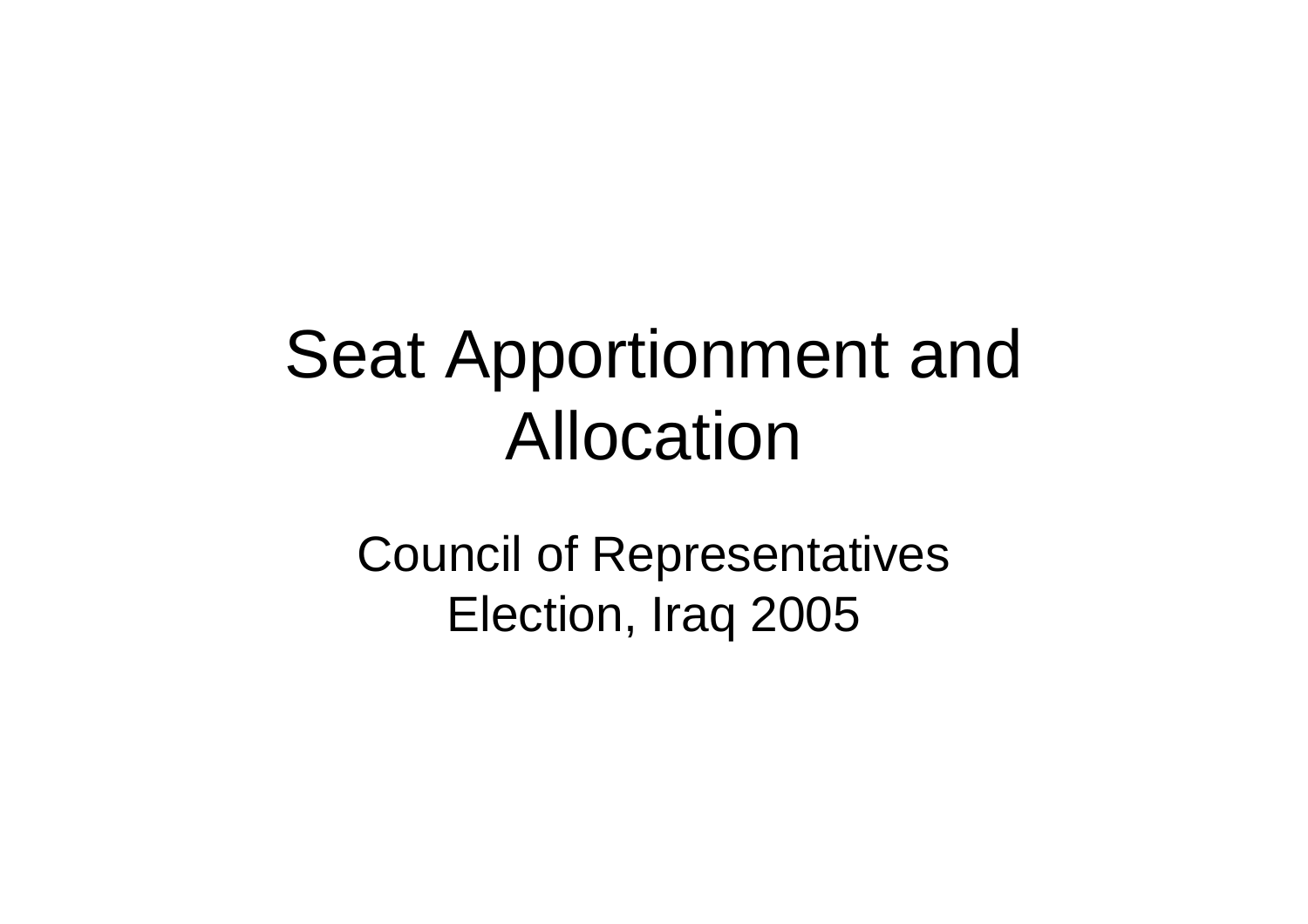## Seat Apportionment

- How does each governorate get a certain number of seats?
- Why 59 seats to Baghdad and 9 to Kirkuk?
- The Electoral Law stipulates that "Each governorate shall be allotted a number of seats proportional to the number of registered voters in the governorate in accordance with the elections of January 30, 2005 "based on the public distribution list"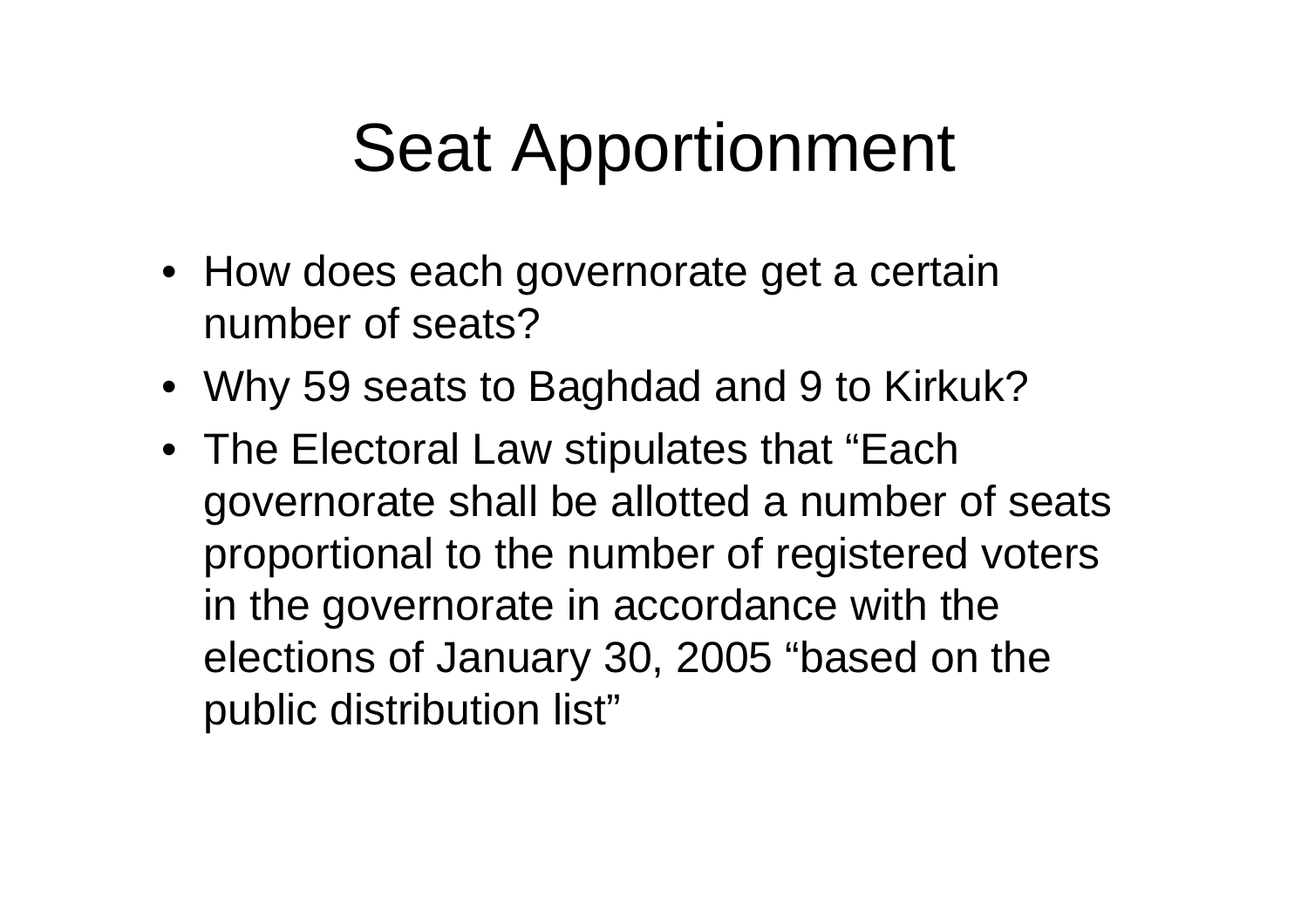# Seat Apportionment Formula

- Total number of voters registered for January 30 is divided by total number of seats
- Total number of voters registered for a governorate is then divided by the resulting number
- The whole number is the resulting number of seats
- 219 seats are apportioned in this manner
- For the remaining 11, highest remainders are used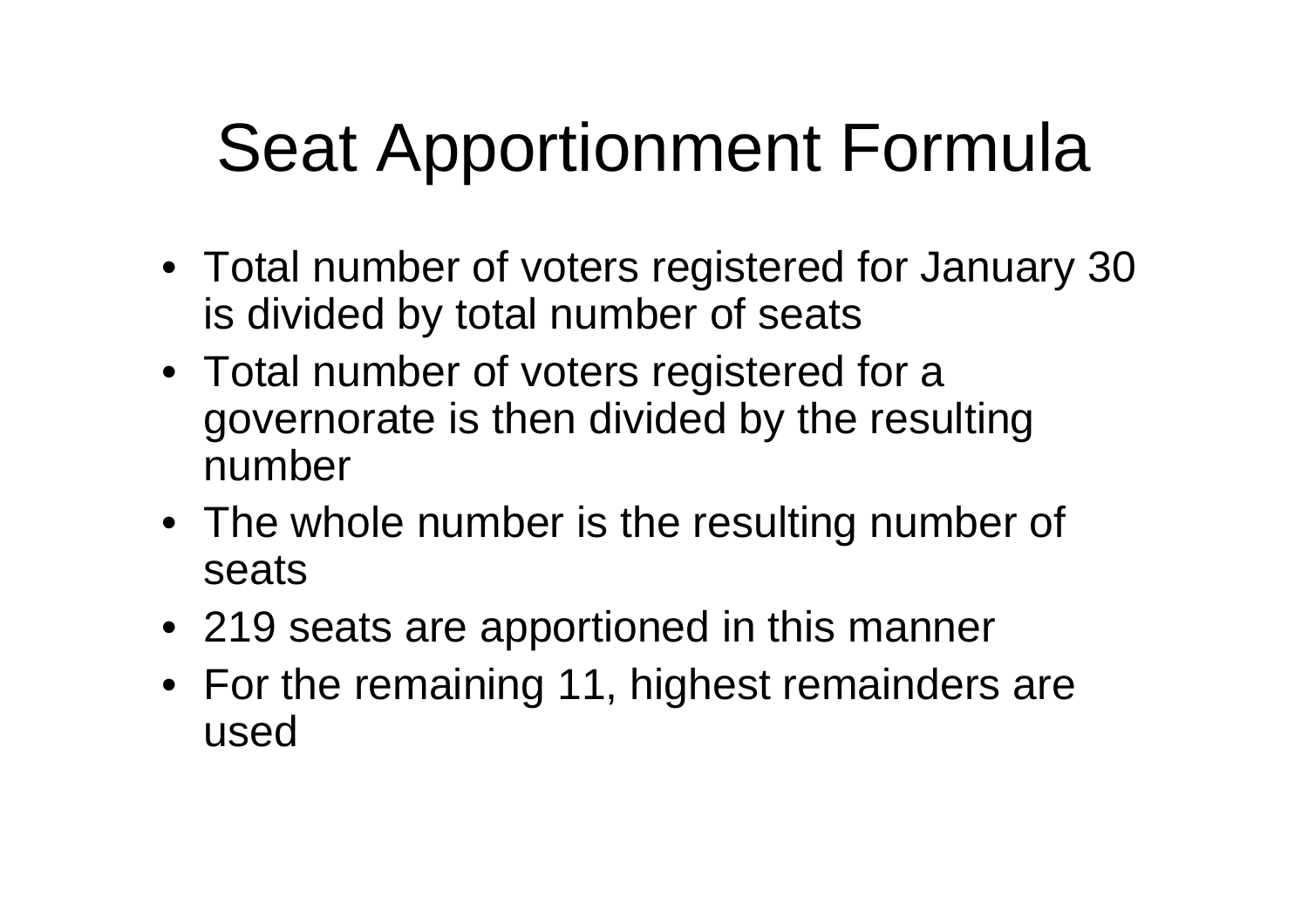

#### المفوضية العليا المستقلة للانتخابات في العراق بالأى سەربەخوى ھەلابۋاردنەكان لە عيراق

The Independent Electoral Commission of Iraq

#### IECI Decision xx/2005 Apportionment of Seats to Governorates

Article 15 of the Electoral Law states that each governorate is one election district in accordance with current official borders, and it shall be allotted a number of seats proportional to the number of registered voters in the governorate per the record for the elections of January 30, 2005, based on the ration card system. The Independent Electoral Commission of Iraq, under the authority of CPA Orders 92 and 96 and the Electoral Law, issues the following apportionment of the 230 seats to the governorates. This apportionment applies to an election of a Council of Representatives or a Transitional National Assembly.

| А                                     | B                                            | C                 | D                                                                                  | E              | F                                   | G                                                                            | H                                    |
|---------------------------------------|----------------------------------------------|-------------------|------------------------------------------------------------------------------------|----------------|-------------------------------------|------------------------------------------------------------------------------|--------------------------------------|
| Governorate                           | <b>Registration Total</b><br>30 January 2005 | National<br>Quota | Registration Total divided<br>by National Quota $(B / C)$ ,<br>or Fractional Seats | Whole<br>Seats | Remainder<br>$(D \text{ minus } E)$ | <b>Additional Seats</b><br>distributed per highest<br>remainders in column E | <b>Total Seats</b><br>$(E$ plus $G)$ |
| Anbar                                 | 574,138                                      | 62,518            | 9.1836                                                                             | 9              | 0.1836                              |                                                                              | 9                                    |
| <b>Babil</b>                          | 694,192                                      | 62,518            | 11.104                                                                             | 11             | 0.1040                              |                                                                              | 11                                   |
| Baghdad                               | 3,664,922                                    | 62,518            | 58.622                                                                             | 58             | 0.6220                              |                                                                              | 59                                   |
| Basrah                                | 1,035,055                                    | 62,518            | 16.556                                                                             | 16             | 0.5660                              |                                                                              | 16                                   |
| Diyala                                | 624,099                                      | 62,518            | 9.9827                                                                             | 9              | 0.9828                              |                                                                              | 10                                   |
| Dohuk                                 | 429,182                                      | 62,518            | 6.8649                                                                             | 6              | 0.8649                              |                                                                              | $\overline{7}$                       |
| Erbil                                 | 795,291                                      | 62,518            | 12.721                                                                             | 12             | 0.7210                              |                                                                              | 13                                   |
| Karbala                               | 409,081                                      | 62,518            | 6.5434                                                                             | 6              | 0.5434                              | $\mathbf{0}$                                                                 | 6                                    |
| Missan                                | 417,273                                      | 62,518            | 6.6744                                                                             | 6              | 0.6744                              |                                                                              | 7                                    |
| Muthana                               | 295,326                                      | 62,518            | 4.7239                                                                             | 4              | 0.7239                              |                                                                              | 5                                    |
| Najaf                                 | 493,808                                      | 62,518            | 7.8987                                                                             |                | 0.8987                              |                                                                              | 8                                    |
| Ninewa                                | 1,197,940                                    | 62,518            | 19.162                                                                             | 19             | 0.1620                              | $\Omega$                                                                     | 19                                   |
| Qadissiya                             | 486,827                                      | 62,518            | 7.7870                                                                             |                | 0.7870                              |                                                                              | 8                                    |
| Salahalddin                           | 498,017                                      | 62,518            | 7.9660                                                                             | 7              | 0.9660                              |                                                                              | 8                                    |
| Sulaymaniya                           | 914,441                                      | 62,518            | 14.627                                                                             | 14             | 0.6270                              |                                                                              | 15                                   |
| Tameem / Kirkuk                       | 576,048                                      | 62,518            | 9.2141                                                                             | 9              | 0.2141                              |                                                                              | 9                                    |
| Theqar                                | 778,574                                      | 62,518            | 12.454                                                                             | 12             | 0.4540                              |                                                                              | 12                                   |
| Wassit                                | 494,955                                      | 62,518            | 7.9170                                                                             | 7              | 0.9170                              |                                                                              | 8                                    |
| National<br><b>Registration Total</b> | 14,379,169                                   |                   |                                                                                    | 219            |                                     | 11                                                                           | 230                                  |

National Quota = Total National Registrants / Seats = 14,379,169 / 230 = 62,518

Seat apportionment calculations are performed on the basis of obtained quotas, and of highest remainders.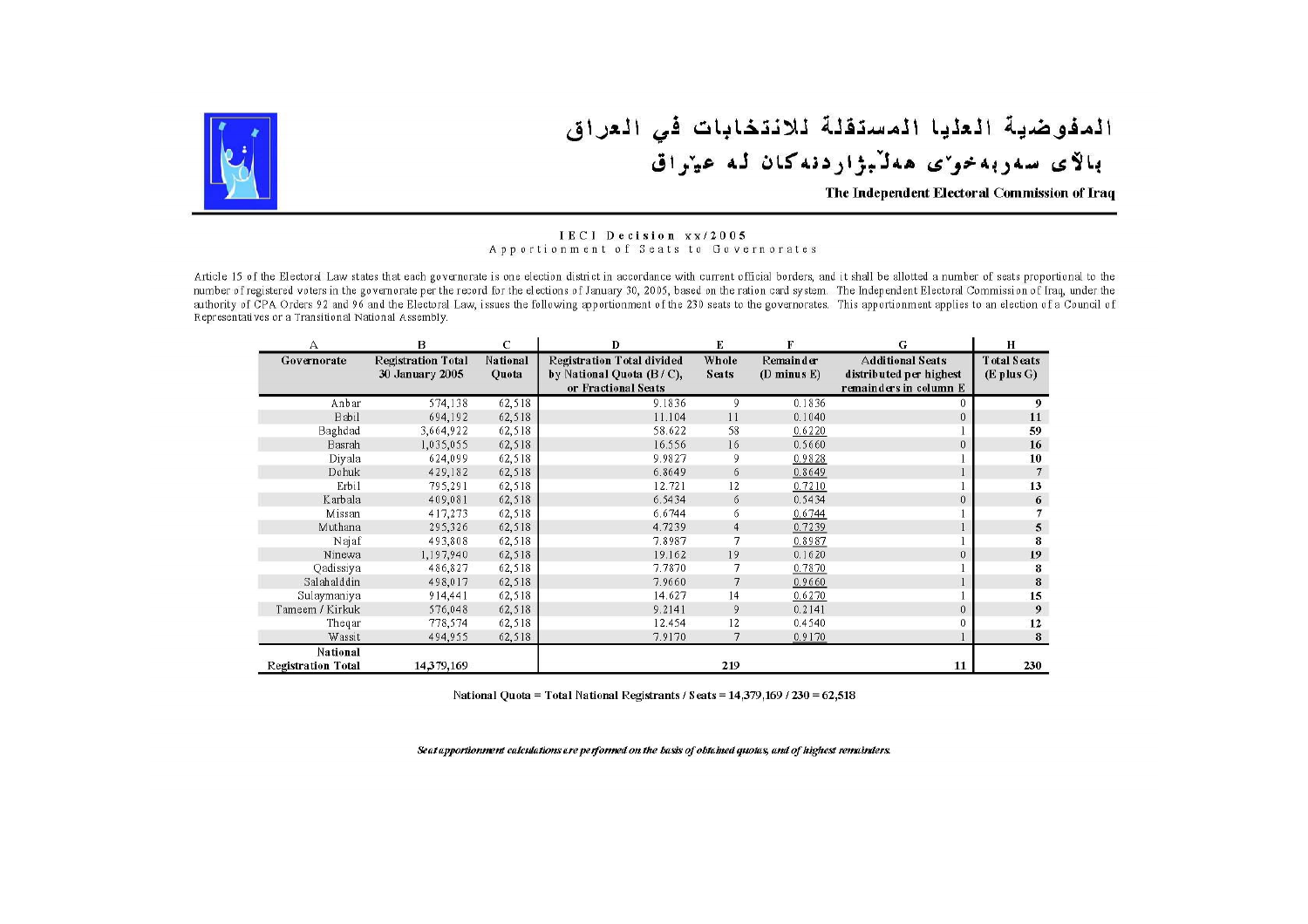#### Seat Allocation

- How seats apportioned to governorates are allocated to political entities?
- How are 59 seats in Baghdad governorate, for example, divided between 104 entities contesting in Baghdad?
- IECI Regulation XX/2005 describes the formula for seat allocation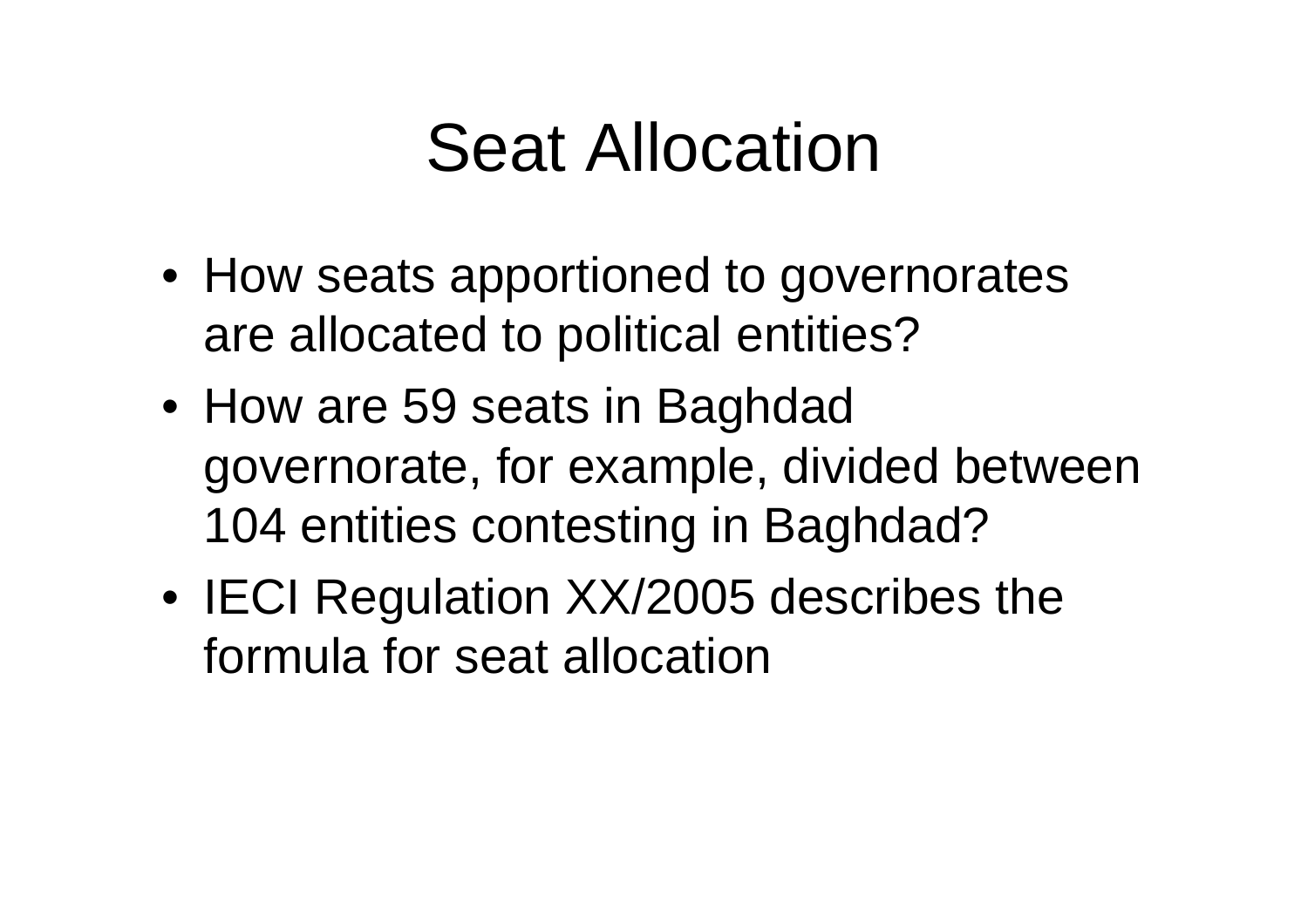#### 3 steps in seat allocation

- Allocating 230 governorate seats
- Allocating 45 compensatory seats
- Allocating national seats (whatever is left unallocated out of 45 compensatory)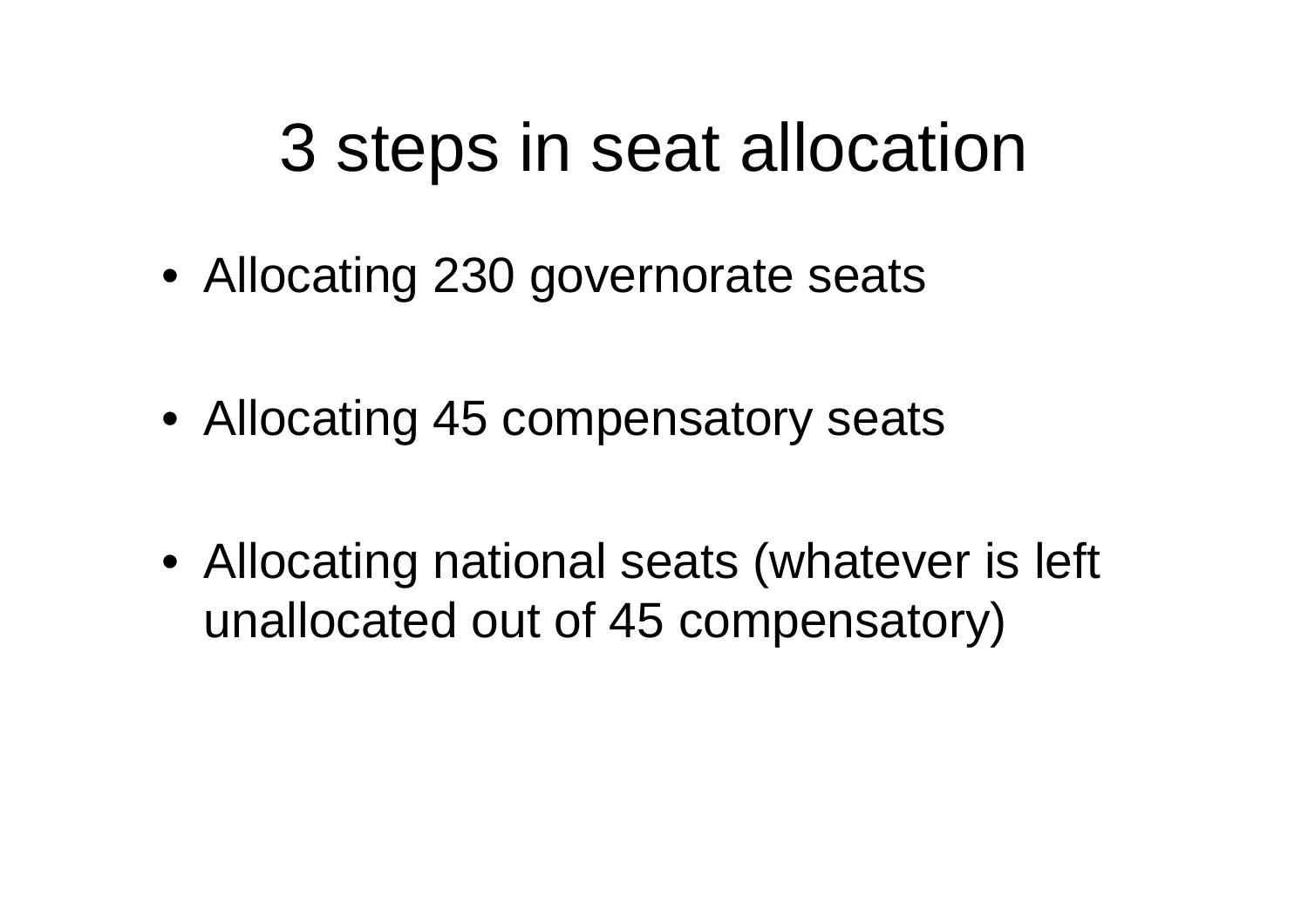#### 230 Governorate Seats

- **Step 1:**
- Total cast in governorate : seats in governorate = governorate quota (GQ)
- **Step 2:**
- Total seats won by political entity : governorate quota = seats won (whole number)
- **Step 3:**
- If any seats unallocated, use the remainders
- **Examples:**
- 1,700 000 : 59 = 28,813
- • $250,000 : 9 = 27,777$
- 350,000 : 28,813 = 12.1472
- 98,000 : 28,813 = 3.401
- •and so on for PEs over GQ
- If 56 of 59 allocated, use the next three highest remainders to allocate seats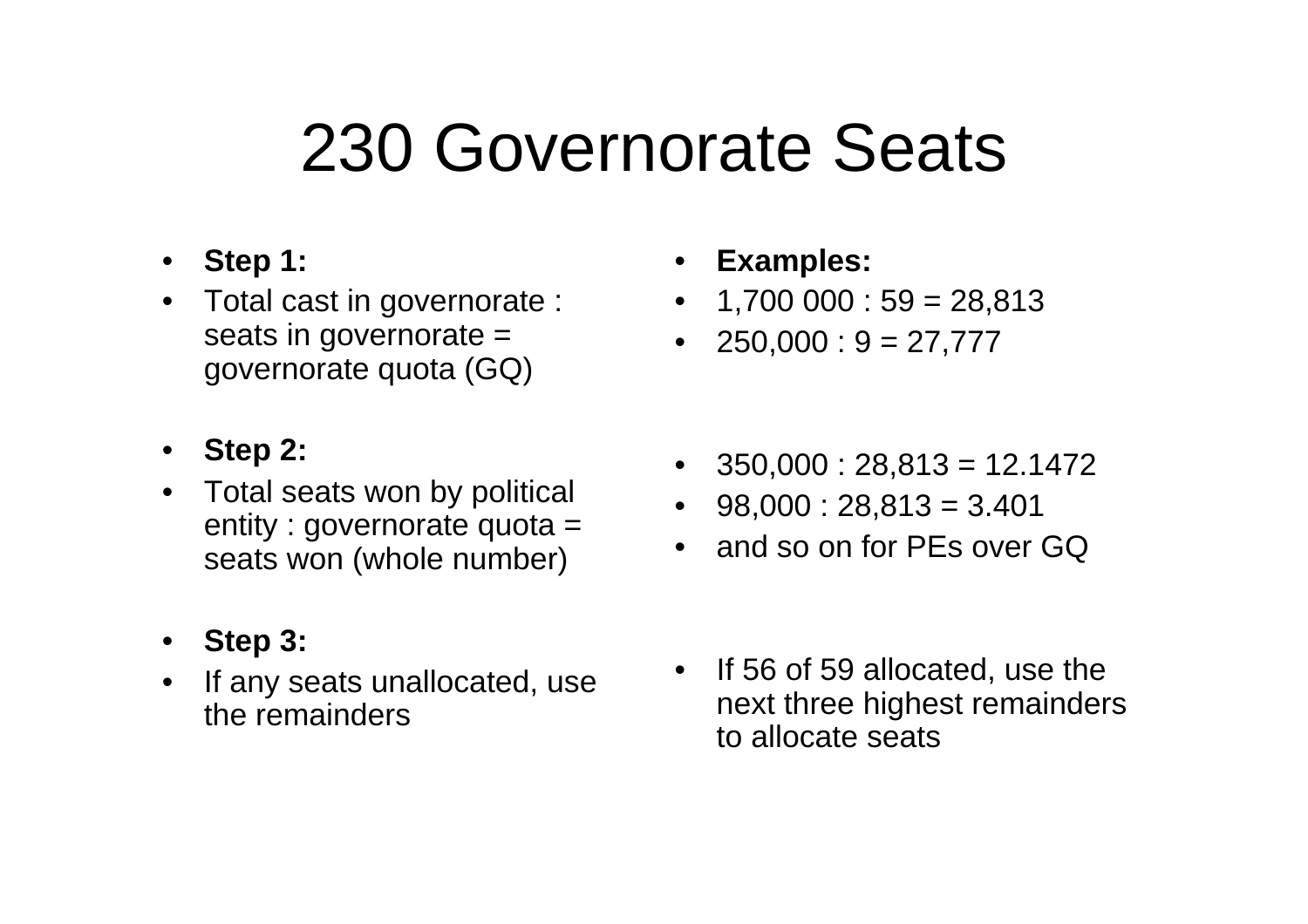#### 45 Compensatory Seats PE with no seats won

- **Step 1:**
- Total votes in election : total seats = national threshold
- **Step 2:**
- PE total vote in all governorates, OCV, SV : national threshold = compensatory seats (whole number)
- **Example**:
- 8,200 000 : 275 = 29,818

 $\bullet$  112,000 : 29,818 = 3.7561